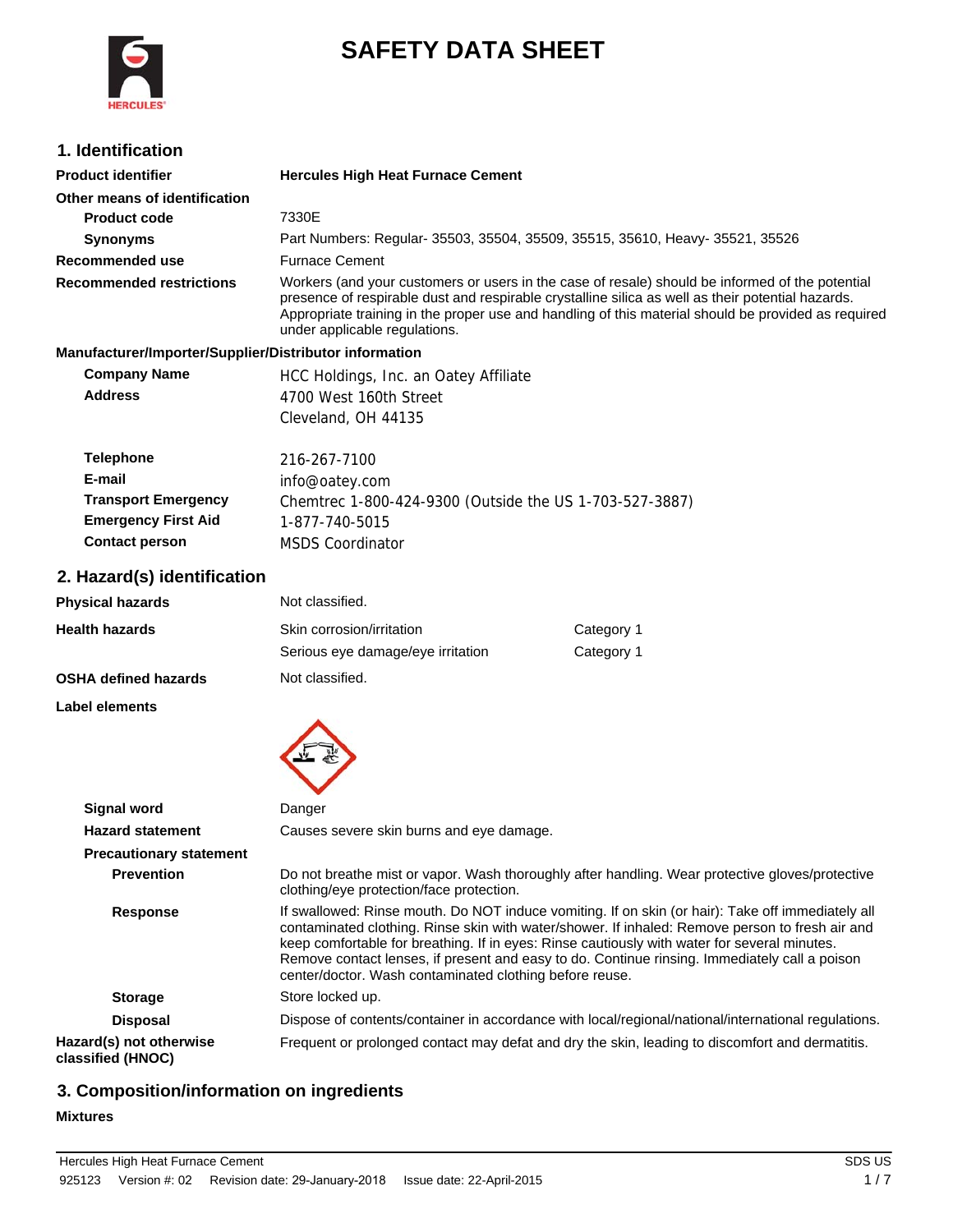| <b>Chemical name</b>                     | <b>CAS number</b> | $\%$      |
|------------------------------------------|-------------------|-----------|
| Kaolin                                   | 1332-58-7         | $10 - 30$ |
| Nepheline Syenite                        | 37244-96-5        | $10 - 30$ |
| Sodium silicate                          | 1344-09-8         | $10 - 30$ |
| Mica                                     | 12001-26-2        | $5 - 10$  |
| Wollastonite                             | 13983-17-0        | $5 - 10$  |
| Crystalline silica (Quartz)              | 14808-60-7        | $1 - 5$   |
| Microspheres                             | 68131-74-8        | $0 - 3$   |
| Other components below reportable levels |                   | 24.12     |

\*Designates that a specific chemical identity and/or percentage of composition has been withheld as a trade secret.

## **4. First-aid measures**

| <b>Inhalation</b>                                                            | Move to fresh air.                                                                                                                                                                                                                                                                                                    |
|------------------------------------------------------------------------------|-----------------------------------------------------------------------------------------------------------------------------------------------------------------------------------------------------------------------------------------------------------------------------------------------------------------------|
| <b>Skin contact</b>                                                          | Take off immediately all contaminated clothing. Wash off with soap and water. Call a physician or<br>poison control center immediately. Chemical burns must be treated by a physician. Wash<br>contaminated clothing before reuse.                                                                                    |
| Eye contact                                                                  | Immediately flush eyes with plenty of water for at least 15 minutes. Remove contact lenses, if<br>present and easy to do. Continue rinsing. Call a physician or poison control center immediately.                                                                                                                    |
| Ingestion                                                                    | Call a physician or poison control center immediately. Do not induce vomiting. If vomiting occurs,<br>keep head low so that stomach content doesn't get into the lungs.                                                                                                                                               |
| <b>Most important</b><br>symptoms/effects, acute and<br>delayed              | Burning pain and severe corrosive skin damage. Causes serious eye damage. Symptoms may<br>include stinging, tearing, redness, swelling, and blurred vision. Permanent eye damage including<br>blindness could result.                                                                                                 |
| Indication of immediate<br>medical attention and special<br>treatment needed | Provide general supportive measures and treat symptomatically. Chemical burns: Flush with water<br>immediately. While flushing, remove clothes which do not adhere to affected area. Call an<br>ambulance. Continue flushing during transport to hospital. Keep victim under observation.<br>Symptoms may be delayed. |
| <b>General information</b>                                                   | Ensure that medical personnel are aware of the material(s) involved, and take precautions to<br>protect themselves.                                                                                                                                                                                                   |
| 5. Fire-fighting measures                                                    |                                                                                                                                                                                                                                                                                                                       |
| Suitable extinguishing media                                                 | Powder. Foam. Carbon dioxide (CO2).                                                                                                                                                                                                                                                                                   |
| Unsuitable extinguishing<br>media                                            | Do not use water jet as an extinguisher, as this will spread the fire.                                                                                                                                                                                                                                                |
| Specific hazards arising from<br>the chemical                                | During fire, gases hazardous to health may be formed.                                                                                                                                                                                                                                                                 |
| Special protective equipment<br>and precautions for firefighters             | Self-contained breathing apparatus and full protective clothing must be worn in case of fire.                                                                                                                                                                                                                         |
| <b>Fire fighting</b><br>equipment/instructions                               | Move containers from fire area if you can do so without risk.                                                                                                                                                                                                                                                         |
| <b>Specific methods</b>                                                      | Use standard firefighting procedures and consider the hazards of other involved materials.                                                                                                                                                                                                                            |
| <b>General fire hazards</b>                                                  | No unusual fire or explosion hazards noted.                                                                                                                                                                                                                                                                           |
|                                                                              |                                                                                                                                                                                                                                                                                                                       |

### **6. Accidental release measures**

Keep unnecessary personnel away. Keep people away from and upwind of spill/leak. Wear appropriate protective equipment and clothing during clean-up. Do not breathe mist or vapor. Do not touch damaged containers or spilled material unless wearing appropriate protective clothing. Ensure adequate ventilation. Local authorities should be advised if significant spillages cannot be contained. For personal protection, see section 8 of the SDS. **Personal precautions, protective equipment and emergency procedures**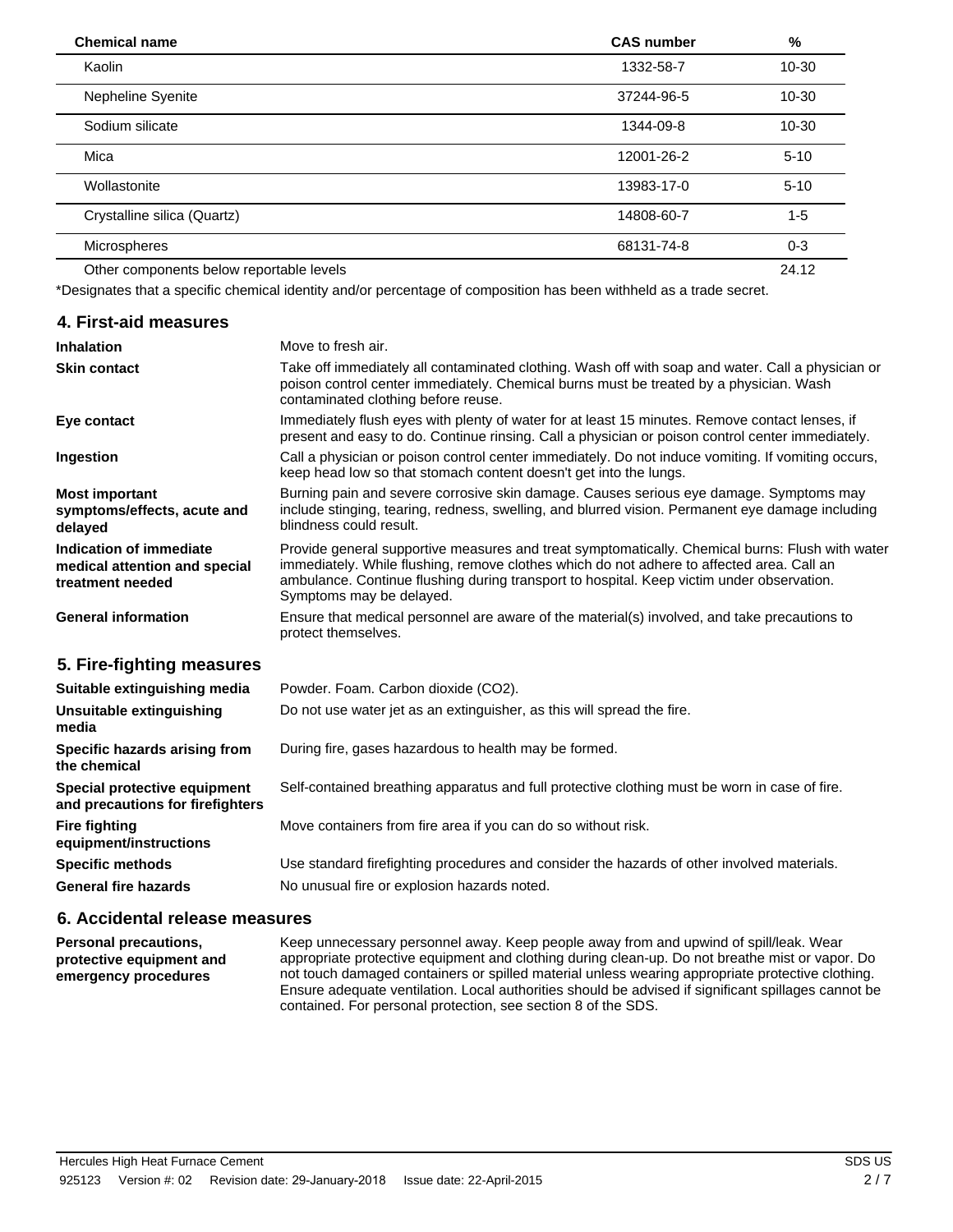| <b>Methods and materials for</b><br>containment and cleaning up | Large Spills: Stop the flow of material, if this is without risk. Use water spray to reduce vapors or<br>divert vapor cloud drift. Dike the spilled material, where this is possible. Cover with plastic sheet to<br>prevent spreading. Absorb in vermiculite, dry sand or earth and place into containers. Following<br>product recovery, flush area with water. |
|-----------------------------------------------------------------|-------------------------------------------------------------------------------------------------------------------------------------------------------------------------------------------------------------------------------------------------------------------------------------------------------------------------------------------------------------------|
|                                                                 | Small Spills: Wipe up with absorbent material (e.g. cloth, fleece). Clean surface thoroughly to<br>remove residual contamination.                                                                                                                                                                                                                                 |
| <b>Environmental precautions</b>                                | Never return spills to original containers for re-use. For waste disposal, see section 13 of the SDS.<br>Avoid discharge into drains, water courses or onto the ground.                                                                                                                                                                                           |
| 7. Handling and storage                                         |                                                                                                                                                                                                                                                                                                                                                                   |
| <b>Precautions for safe handling</b>                            | Do not breathe mist or vapor. Do not get in eyes, on skin, or on clothing. Avoid prolonged<br>exposure. Provide adequate ventilation. Wear appropriate personal protective equipment. Observe<br>good industrial hygiene practices.                                                                                                                               |
| Conditions for safe storage,<br>including any incompatibilities | Store locked up. Store in original tightly closed container. Store away from incompatible materials<br>(see Section 10 of the SDS).                                                                                                                                                                                                                               |

## **8. Exposure controls/personal protection**

#### **Occupational exposure limits**

#### **US. OSHA Table Z-1 Limits for Air Contaminants (29 CFR 1910.1000)**

| <b>Components</b>                               | <b>Type</b>                                                                                                                                                                                                                                                                                                                                                                                                                                                                                      | Value                                                                     | <b>Form</b>          |
|-------------------------------------------------|--------------------------------------------------------------------------------------------------------------------------------------------------------------------------------------------------------------------------------------------------------------------------------------------------------------------------------------------------------------------------------------------------------------------------------------------------------------------------------------------------|---------------------------------------------------------------------------|----------------------|
| Kaolin (CAS 1332-58-7)                          | PEL                                                                                                                                                                                                                                                                                                                                                                                                                                                                                              | $5$ mg/m $3$                                                              | Respirable fraction. |
|                                                 |                                                                                                                                                                                                                                                                                                                                                                                                                                                                                                  | 15 mg/m3                                                                  | Total dust.          |
| US. OSHA Table Z-3 (29 CFR 1910.1000)           |                                                                                                                                                                                                                                                                                                                                                                                                                                                                                                  |                                                                           |                      |
| <b>Components</b>                               | <b>Type</b>                                                                                                                                                                                                                                                                                                                                                                                                                                                                                      | Value                                                                     | <b>Form</b>          |
| Crystalline silica (Quartz)<br>(CAS 14808-60-7) | <b>TWA</b>                                                                                                                                                                                                                                                                                                                                                                                                                                                                                       | $0.3$ mg/m $3$                                                            | Total dust.          |
|                                                 |                                                                                                                                                                                                                                                                                                                                                                                                                                                                                                  | $0.1$ mg/m $3$                                                            | Respirable.          |
| Mica (CAS 12001-26-2)                           | <b>TWA</b>                                                                                                                                                                                                                                                                                                                                                                                                                                                                                       | 20 mppcf                                                                  |                      |
| <b>US. ACGIH Threshold Limit Values</b>         |                                                                                                                                                                                                                                                                                                                                                                                                                                                                                                  |                                                                           |                      |
| <b>Components</b>                               | <b>Type</b>                                                                                                                                                                                                                                                                                                                                                                                                                                                                                      | <b>Value</b>                                                              | <b>Form</b>          |
| Crystalline silica (Quartz)<br>(CAS 14808-60-7) | <b>TWA</b>                                                                                                                                                                                                                                                                                                                                                                                                                                                                                       | $0.025$ mg/m3                                                             | Respirable fraction. |
| Kaolin (CAS 1332-58-7)                          | <b>TWA</b>                                                                                                                                                                                                                                                                                                                                                                                                                                                                                       | $2$ mg/m $3$                                                              | Respirable fraction. |
| Mica (CAS 12001-26-2)                           | <b>TWA</b>                                                                                                                                                                                                                                                                                                                                                                                                                                                                                       | $3$ mg/m $3$                                                              | Respirable fraction. |
| US. NIOSH: Pocket Guide to Chemical Hazards     |                                                                                                                                                                                                                                                                                                                                                                                                                                                                                                  |                                                                           |                      |
| <b>Components</b>                               | <b>Type</b>                                                                                                                                                                                                                                                                                                                                                                                                                                                                                      | Value                                                                     | <b>Form</b>          |
| Crystalline silica (Quartz)<br>(CAS 14808-60-7) | <b>TWA</b>                                                                                                                                                                                                                                                                                                                                                                                                                                                                                       | $0.05$ mg/m $3$                                                           | Respirable dust.     |
| Kaolin (CAS 1332-58-7)                          | TWA                                                                                                                                                                                                                                                                                                                                                                                                                                                                                              | $5$ mg/m $3$                                                              | Respirable.          |
|                                                 |                                                                                                                                                                                                                                                                                                                                                                                                                                                                                                  | 10 mg/m3                                                                  | Total                |
| Mica (CAS 12001-26-2)                           | TWA                                                                                                                                                                                                                                                                                                                                                                                                                                                                                              | $3$ mg/m $3$                                                              | Respirable.          |
| <b>Biological limit values</b>                  |                                                                                                                                                                                                                                                                                                                                                                                                                                                                                                  | No biological exposure limits noted for the ingredient(s).                |                      |
| Appropriate engineering<br>controls             | Good general ventilation (typically 10 air changes per hour) should be used. Ventilation rates<br>should be matched to conditions. If applicable, use process enclosures, local exhaust ventilation,<br>or other engineering controls to maintain airborne levels below recommended exposure limits. If<br>exposure limits have not been established, maintain airborne levels to an acceptable level. Eye<br>wash facilities and emergency shower must be available when handling this product. |                                                                           |                      |
|                                                 | Individual protection measures, such as personal protective equipment                                                                                                                                                                                                                                                                                                                                                                                                                            |                                                                           |                      |
| <b>Eye/face protection</b>                      | Wear safety glasses with side shields (or goggles) and a face shield.                                                                                                                                                                                                                                                                                                                                                                                                                            |                                                                           |                      |
| <b>Skin protection</b>                          |                                                                                                                                                                                                                                                                                                                                                                                                                                                                                                  |                                                                           |                      |
| <b>Hand protection</b>                          |                                                                                                                                                                                                                                                                                                                                                                                                                                                                                                  | Wear appropriate chemical resistant gloves.                               |                      |
| Other                                           | Wear appropriate chemical resistant clothing.                                                                                                                                                                                                                                                                                                                                                                                                                                                    |                                                                           |                      |
| <b>Respiratory protection</b>                   |                                                                                                                                                                                                                                                                                                                                                                                                                                                                                                  | In case of insufficient ventilation, wear suitable respiratory equipment. |                      |
| <b>Thermal hazards</b>                          | Wear appropriate thermal protective clothing, when necessary.                                                                                                                                                                                                                                                                                                                                                                                                                                    |                                                                           |                      |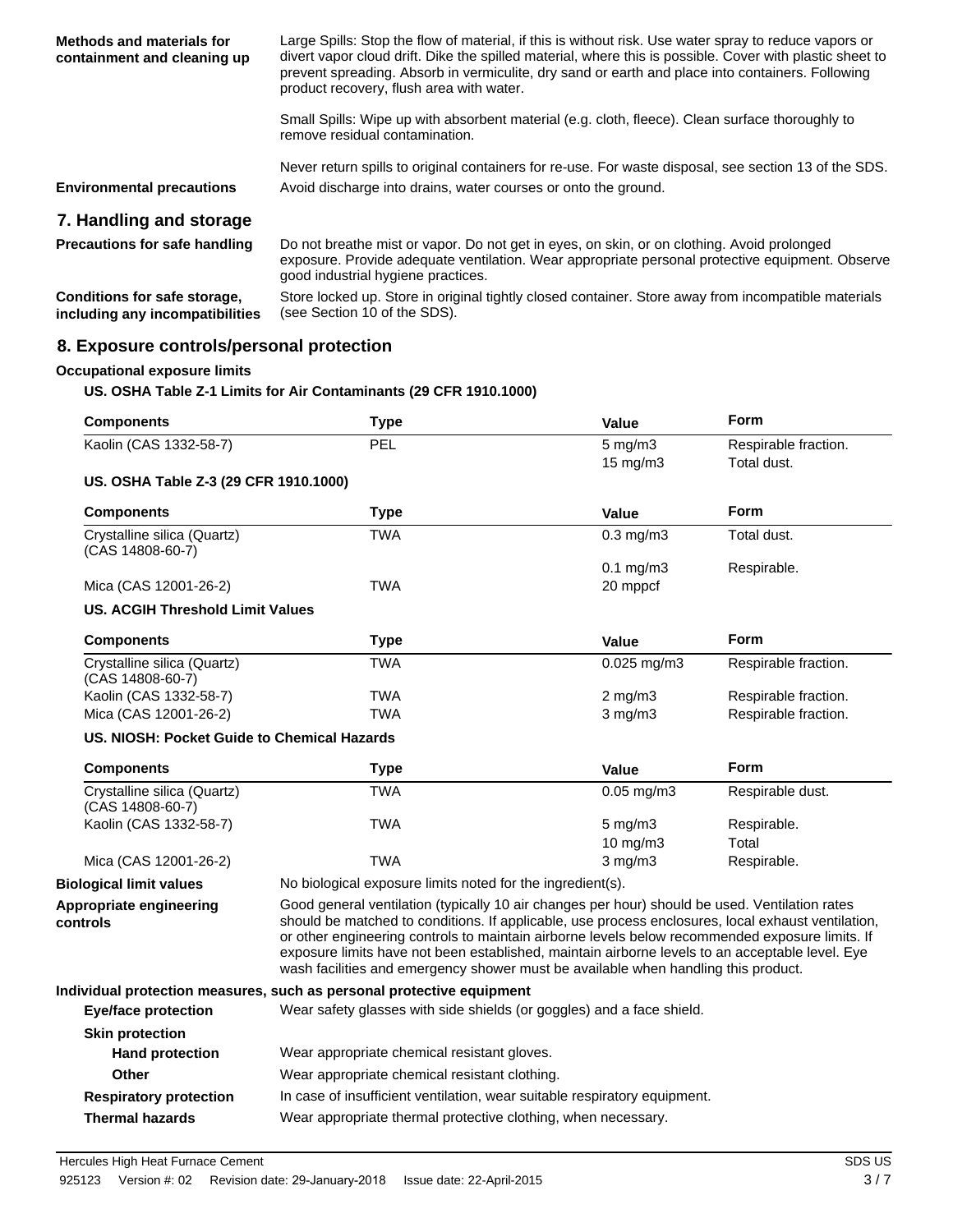Always observe good personal hygiene measures, such as washing after handling the material and before eating, drinking, and/or smoking. Routinely wash work clothing and protective equipment to remove contaminants.

#### **9. Physical and chemical properties**

| Appearance                                        |                              |  |
|---------------------------------------------------|------------------------------|--|
| <b>Physical state</b>                             | Liquid.                      |  |
| Form                                              | Paste.                       |  |
| Color                                             | Tan. or Black.               |  |
| Odor                                              | Odorless.                    |  |
| <b>Odor threshold</b>                             | Not available.               |  |
| pH                                                | $11 - 13$                    |  |
| Melting point/freezing point                      | Not available.               |  |
| Initial boiling point and boiling<br>range        | 212 °F (100 °C)              |  |
| <b>Flash point</b>                                | $>$ 212.0 °F ( $>$ 100.0 °C) |  |
| <b>Evaporation rate</b>                           | Not available.               |  |
| Flammability (solid, gas)                         | Not applicable.              |  |
| Upper/lower flammability or explosive limits      |                              |  |
| <b>Flammability limit - lower</b><br>(%)          | Not available.               |  |
| <b>Flammability limit - upper</b><br>(%)          | Not available.               |  |
| Explosive limit - lower (%)                       | Not available.               |  |
| Explosive limit - upper (%)                       | Not available.               |  |
| Vapor pressure                                    | Not available.               |  |
| Vapor density                                     | Not available.               |  |
| <b>Relative density</b>                           | $1.95 + - 0.03$              |  |
| Solubility(ies)                                   |                              |  |
| Solubility (water)                                | Not available.               |  |
| <b>Partition coefficient</b><br>(n-octanol/water) | Not available.               |  |
| <b>Auto-ignition temperature</b>                  | Not available.               |  |
| <b>Decomposition temperature</b>                  | Not available.               |  |
| <b>Viscosity</b>                                  | Not available.               |  |
| <b>Other information</b>                          |                              |  |
| VOC (Weight %)                                    | 0 g/l                        |  |
| 10. Stability and reactivity                      |                              |  |

| <b>Reactivity</b>                            | The product is stable and non-reactive under normal conditions of use, storage and transport. |
|----------------------------------------------|-----------------------------------------------------------------------------------------------|
| <b>Chemical stability</b>                    | Material is stable under normal conditions.                                                   |
| <b>Possibility of hazardous</b><br>reactions | No dangerous reaction known under conditions of normal use.                                   |
| <b>Conditions to avoid</b>                   | Contact with incompatible materials.                                                          |
| Incompatible materials                       | Strong oxidizing agents.                                                                      |
| <b>Hazardous decomposition</b><br>products   | No hazardous decomposition products are known.                                                |

## **11. Toxicological information**

#### **Information on likely routes of exposure**

| <b>Inhalation</b> | May cause irritation to the respiratory system. Prolonged inhalation may be harmful. |
|-------------------|--------------------------------------------------------------------------------------|
| Skin contact      | Causes severe skin burns.                                                            |
| Eye contact       | Causes serious eye damage.                                                           |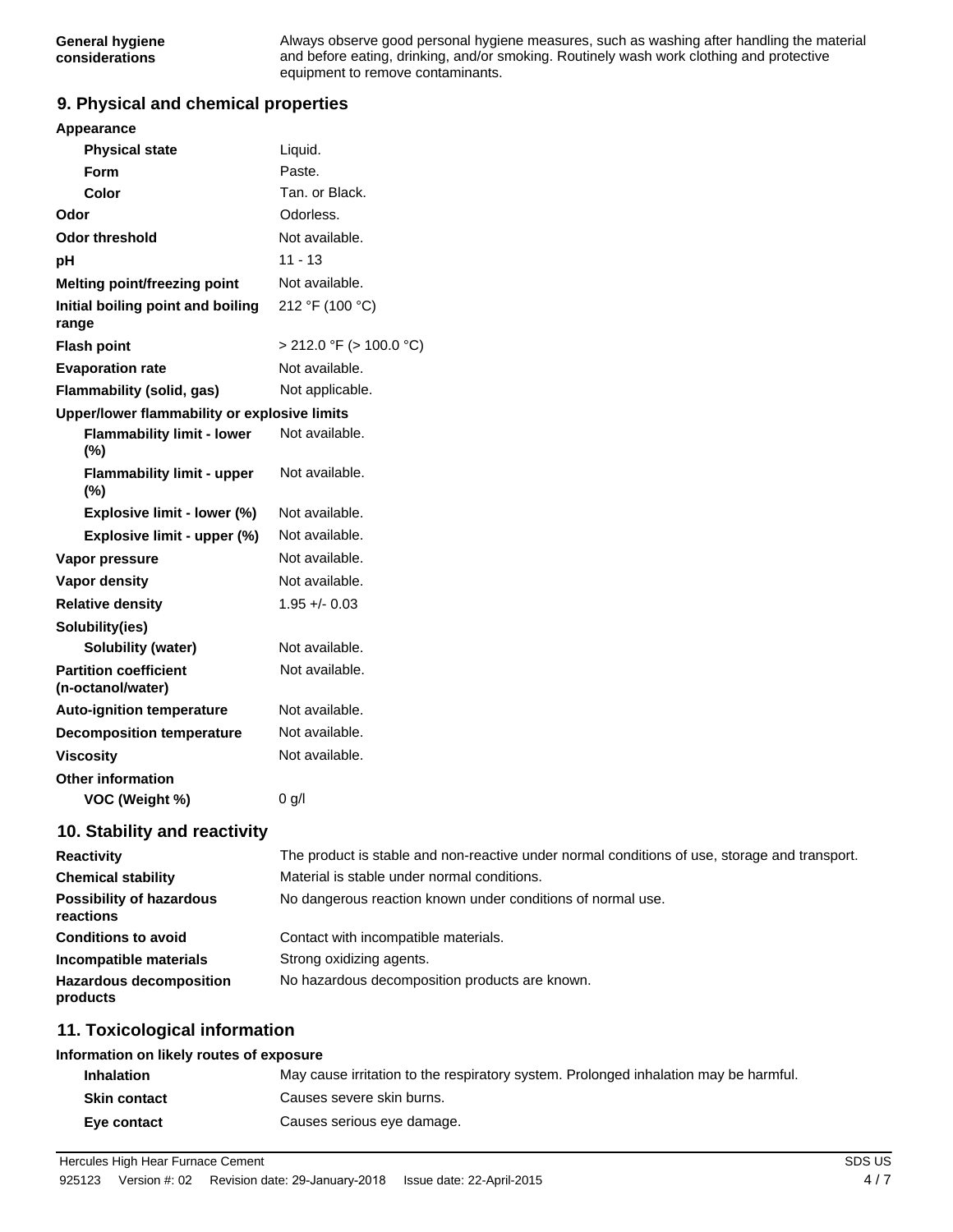| Ingestion                                                                                                         | Causes digestive tract burns.                                                                                                                                                                                                                                                                                                                                                                                                                                                                                                                                                                                                                                                                                                                     |  |
|-------------------------------------------------------------------------------------------------------------------|---------------------------------------------------------------------------------------------------------------------------------------------------------------------------------------------------------------------------------------------------------------------------------------------------------------------------------------------------------------------------------------------------------------------------------------------------------------------------------------------------------------------------------------------------------------------------------------------------------------------------------------------------------------------------------------------------------------------------------------------------|--|
| Symptoms related to the<br>physical, chemical and<br>toxicological characteristics                                | Burning pain and severe corrosive skin damage. Causes serious eye damage. Symptoms may<br>include stinging, tearing, redness, swelling, and blurred vision. Permanent eye damage including<br>blindness could result.                                                                                                                                                                                                                                                                                                                                                                                                                                                                                                                             |  |
| Information on toxicological effects                                                                              |                                                                                                                                                                                                                                                                                                                                                                                                                                                                                                                                                                                                                                                                                                                                                   |  |
| <b>Acute toxicity</b>                                                                                             | Not available.                                                                                                                                                                                                                                                                                                                                                                                                                                                                                                                                                                                                                                                                                                                                    |  |
| <b>Skin corrosion/irritation</b>                                                                                  | Causes severe skin burns and eye damage.                                                                                                                                                                                                                                                                                                                                                                                                                                                                                                                                                                                                                                                                                                          |  |
| Serious eye damage/eye<br>irritation                                                                              | Causes serious eye damage.                                                                                                                                                                                                                                                                                                                                                                                                                                                                                                                                                                                                                                                                                                                        |  |
| Respiratory or skin sensitization                                                                                 |                                                                                                                                                                                                                                                                                                                                                                                                                                                                                                                                                                                                                                                                                                                                                   |  |
| <b>Respiratory sensitization</b>                                                                                  | Not a respiratory sensitizer.                                                                                                                                                                                                                                                                                                                                                                                                                                                                                                                                                                                                                                                                                                                     |  |
| <b>Skin sensitization</b>                                                                                         | This product is not expected to cause skin sensitization.                                                                                                                                                                                                                                                                                                                                                                                                                                                                                                                                                                                                                                                                                         |  |
| <b>Germ cell mutagenicity</b>                                                                                     | No data available to indicate product or any components present at greater than 0.1% are<br>mutagenic or genotoxic.                                                                                                                                                                                                                                                                                                                                                                                                                                                                                                                                                                                                                               |  |
| Carcinogenicity                                                                                                   | In 1997, IARC (the International Agency for Research on Cancer) concluded that crystalline silica<br>inhaled from occupational sources can cause lung cancer in humans. However in making the<br>overall evaluation, IARC noted that "carcinogenicity was not detected in all industrial<br>circumstances studied. Carcinogenicity may be dependent on inherent characteristics of the<br>crystalline silica or on external factors affecting its biological activity or distribution of its<br>polymorphs." (IARC Monographs on the evaluation of the carcinogenic risks of chemicals to<br>humans, Silica, silicates dust and organic fibres, 1997, Vol. 68, IARC, Lyon, France.) Risk of<br>cancer cannot be excluded with prolonged exposure. |  |
| IARC Monographs. Overall Evaluation of Carcinogenicity                                                            |                                                                                                                                                                                                                                                                                                                                                                                                                                                                                                                                                                                                                                                                                                                                                   |  |
| Crystalline silica (Quartz) (CAS 14808-60-7)<br>Wollastonite (CAS 13983-17-0)<br><b>NTP Report on Carcinogens</b> | 1 Carcinogenic to humans.<br>3 Not classifiable as to carcinogenicity to humans.                                                                                                                                                                                                                                                                                                                                                                                                                                                                                                                                                                                                                                                                  |  |
| Crystalline silica (Quartz) (CAS 14808-60-7)<br>Not listed.                                                       | Known To Be Human Carcinogen.<br>OSHA Specifically Regulated Substances (29 CFR 1910.1001-1050)                                                                                                                                                                                                                                                                                                                                                                                                                                                                                                                                                                                                                                                   |  |
| <b>Reproductive toxicity</b>                                                                                      | This product is not expected to cause reproductive or developmental effects.                                                                                                                                                                                                                                                                                                                                                                                                                                                                                                                                                                                                                                                                      |  |
| Specific target organ toxicity -<br>single exposure                                                               | Not classified.                                                                                                                                                                                                                                                                                                                                                                                                                                                                                                                                                                                                                                                                                                                                   |  |
| Specific target organ toxicity -<br>repeated exposure                                                             | Not classified.                                                                                                                                                                                                                                                                                                                                                                                                                                                                                                                                                                                                                                                                                                                                   |  |
| <b>Aspiration hazard</b>                                                                                          | Not an aspiration hazard.                                                                                                                                                                                                                                                                                                                                                                                                                                                                                                                                                                                                                                                                                                                         |  |
| <b>Chronic effects</b>                                                                                            | Prolonged inhalation may be harmful. Prolonged exposure may cause chronic effects.                                                                                                                                                                                                                                                                                                                                                                                                                                                                                                                                                                                                                                                                |  |
|                                                                                                                   |                                                                                                                                                                                                                                                                                                                                                                                                                                                                                                                                                                                                                                                                                                                                                   |  |
| 12. Ecological information                                                                                        |                                                                                                                                                                                                                                                                                                                                                                                                                                                                                                                                                                                                                                                                                                                                                   |  |
| <b>Ecotoxicity</b>                                                                                                | The product is not classified as environmentally hazardous. However, this does not exclude the<br>possibility that large or frequent spills can have a harmful or damaging effect on the environment.                                                                                                                                                                                                                                                                                                                                                                                                                                                                                                                                             |  |
| Persistence and degradability                                                                                     | No data is available on the degradability of this product.                                                                                                                                                                                                                                                                                                                                                                                                                                                                                                                                                                                                                                                                                        |  |
| <b>Bioaccumulative potential</b>                                                                                  | No data available.                                                                                                                                                                                                                                                                                                                                                                                                                                                                                                                                                                                                                                                                                                                                |  |
| <b>Mobility in soil</b>                                                                                           | No data available.                                                                                                                                                                                                                                                                                                                                                                                                                                                                                                                                                                                                                                                                                                                                |  |
| Other adverse effects                                                                                             | No other adverse environmental effects (e.g. ozone depletion, photochemical ozone creation<br>potential, endocrine disruption, global warming potential) are expected from this component.                                                                                                                                                                                                                                                                                                                                                                                                                                                                                                                                                        |  |
| 13. Disposal considerations                                                                                       |                                                                                                                                                                                                                                                                                                                                                                                                                                                                                                                                                                                                                                                                                                                                                   |  |
| <b>Disposal instructions</b>                                                                                      | Collect and reclaim or dispose in sealed containers at licensed waste disposal site. Dispose of<br>contents/container in accordance with local/regional/national/international regulations.                                                                                                                                                                                                                                                                                                                                                                                                                                                                                                                                                       |  |
| Local disposal regulations                                                                                        | Dispose in accordance with all applicable regulations.                                                                                                                                                                                                                                                                                                                                                                                                                                                                                                                                                                                                                                                                                            |  |
| Hazardous waste code                                                                                              | The waste code should be assigned in discussion between the user, the producer and the waste<br>disposal company.                                                                                                                                                                                                                                                                                                                                                                                                                                                                                                                                                                                                                                 |  |
| Waste from residues / unused<br>products                                                                          | Dispose of in accordance with local regulations. Empty containers or liners may retain some<br>product residues. This material and its container must be disposed of in a safe manner (see:<br>Disposal instructions).                                                                                                                                                                                                                                                                                                                                                                                                                                                                                                                            |  |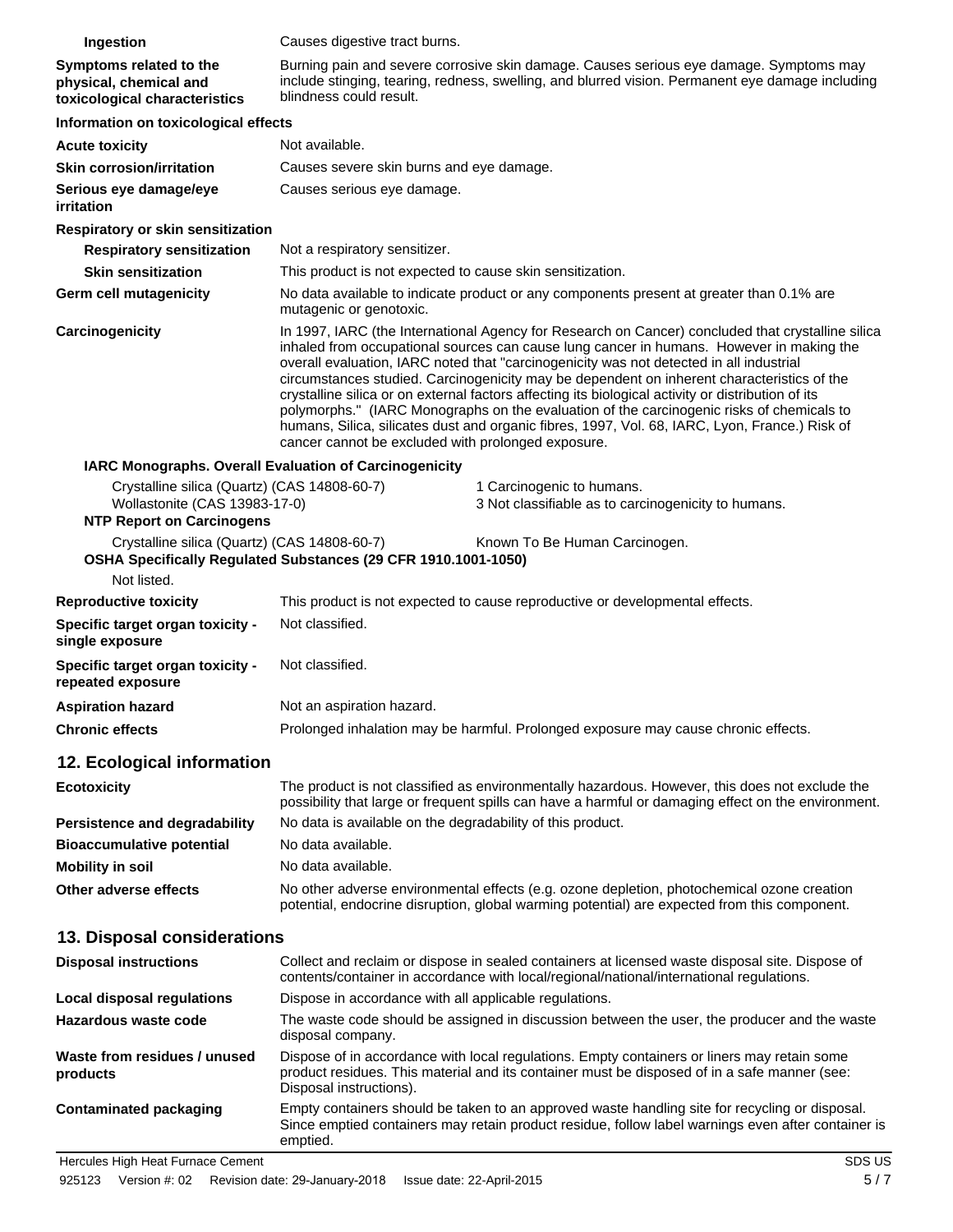## **14. Transport information**

#### **DOT**

Not regulated as dangerous goods.

### **IATA**

Not regulated as dangerous goods.

#### **IMDG**

Not regulated as dangerous goods.

**Transport in bulk according to** Not established. **Annex II of MARPOL 73/78 and the IBC Code**

## **15. Regulatory information**

| <b>US federal regulations</b>                                                                                                  | This product is a "Hazardous Chemical" as defined by the OSHA Hazard Communication<br>Standard, 29 CFR 1910.1200.<br>One or more components are not listed on TSCA. |
|--------------------------------------------------------------------------------------------------------------------------------|---------------------------------------------------------------------------------------------------------------------------------------------------------------------|
|                                                                                                                                | TSCA Section 12(b) Export Notification (40 CFR 707, Subpt. D)                                                                                                       |
| Not regulated.                                                                                                                 |                                                                                                                                                                     |
|                                                                                                                                | OSHA Specifically Regulated Substances (29 CFR 1910.1001-1050)                                                                                                      |
| Not listed.                                                                                                                    |                                                                                                                                                                     |
| <b>CERCLA Hazardous Substance List (40 CFR 302.4)</b>                                                                          |                                                                                                                                                                     |
| Not listed.                                                                                                                    |                                                                                                                                                                     |
| Superfund Amendments and Reauthorization Act of 1986 (SARA)                                                                    |                                                                                                                                                                     |
| <b>Hazard categories</b>                                                                                                       | Immediate Hazard - Yes<br>Delayed Hazard - No<br>Fire Hazard - No<br>Pressure Hazard - No<br>Reactivity Hazard - No                                                 |
| SARA 302 Extremely hazardous substance                                                                                         |                                                                                                                                                                     |
| Not listed.                                                                                                                    |                                                                                                                                                                     |
| SARA 311/312 Hazardous<br>chemical                                                                                             | No                                                                                                                                                                  |
| SARA 313 (TRI reporting)<br>Not regulated.                                                                                     |                                                                                                                                                                     |
| Other federal regulations                                                                                                      |                                                                                                                                                                     |
|                                                                                                                                | Clean Air Act (CAA) Section 112 Hazardous Air Pollutants (HAPs) List                                                                                                |
| Not regulated.                                                                                                                 |                                                                                                                                                                     |
|                                                                                                                                | Clean Air Act (CAA) Section 112(r) Accidental Release Prevention (40 CFR 68.130)                                                                                    |
| Not regulated.                                                                                                                 |                                                                                                                                                                     |
| <b>Safe Drinking Water Act</b><br>(SDWA)                                                                                       | Not regulated.                                                                                                                                                      |
| <b>US state regulations</b>                                                                                                    |                                                                                                                                                                     |
| US. Massachusetts RTK - Substance List                                                                                         |                                                                                                                                                                     |
| Crystalline silica (Quartz) (CAS 14808-60-7)<br>Kaolin (CAS 1332-58-7)<br>Mica (CAS 12001-26-2)                                |                                                                                                                                                                     |
|                                                                                                                                | US. New Jersey Worker and Community Right-to-Know Act                                                                                                               |
| Crystalline silica (Quartz) (CAS 14808-60-7)<br>Kaolin (CAS 1332-58-7)<br>Mica (CAS 12001-26-2)                                |                                                                                                                                                                     |
|                                                                                                                                | US. Pennsylvania Worker and Community Right-to-Know Law                                                                                                             |
| Crystalline silica (Quartz) (CAS 14808-60-7)<br>Kaolin (CAS 1332-58-7)<br>Mica (CAS 12001-26-2)<br><b>US. Rhode Island RTK</b> |                                                                                                                                                                     |
| Not regulated.                                                                                                                 |                                                                                                                                                                     |
|                                                                                                                                |                                                                                                                                                                     |